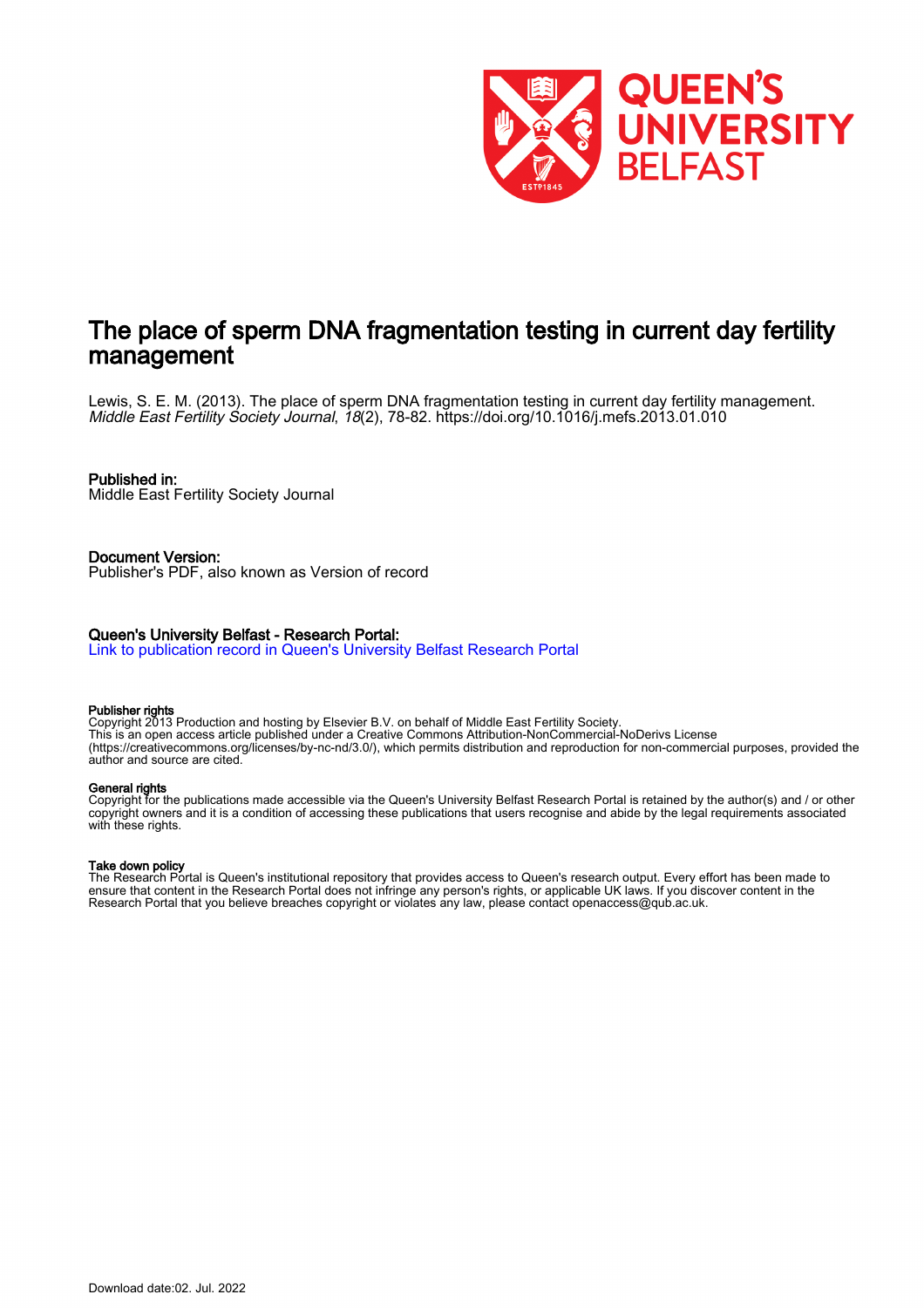

# DEBATE

Middle East Fertility Society

Middle East Fertility Society Journal

www.mefsjournal.org [www.sciencedirect.com](http://www.sciencedirect.com/science/journal/11105690)



# Sperm DNA fragmentation testing: To do or not to do?

# Comment by: Khaldoun Sharif

Reproductively speaking, the package carried in the sperm is the paternal DNA, which upon union with the oocyte will potentially lead to the creation of an embryo and consequently a baby. Therefore, it is both biologically plausible and clinically tempting to assume that testing sperm DNA damage (the so-called fragmentation) will increase our understanding of fertility problems and help us decide the most suitable treatment for them.

A lot of work has been done in this field in recent years, and a search in Google Scholar for ''sperm DNA fragmentation'' between the years 2001 and 2012 showed 2390 publications, in contrast to only 20 such publications between 1991 and 2000.

So given this amount of published work, the biological plausibility and the clinical appeal of the idea, one would think that incorporating sperm DNA fragmentation testing in clinical practice is a given. Well, the experts disagree, and in this debate we have asked two world-renowned experts in the field to debate the 'for' and 'against' of sperm DNA fragmentation testing.

#### Khaldoun Sharif

Istishari Fertility Center, 44 Alkindi St., Amman, Jordan  $Tel.: +962 799725555$ E-mail address: k.sharif@mac.com

Peer review under responsibility of Middle East Fertility Society.



# The place of sperm DNA fragmentation testing in current day fertility management

## Comment by: Sheena E.M. Lewis

1. We know traditional semen analysis tells us little-why do we keep using an inadequate batch of tests?

Male infertility is the commonest cause of infertility yet we keep sidetracking it. It contributes to nearly 50% of the  $\sim$ 15% of couples of reproductive age. As a result of population aging and adverse changes in our lifestyle, infertility increases (with 4% more couples seeking ART per year) while we are only making a marginal improvement in pregnancy and birth rates after 30 years of trying. ART year on year (average live birth rate  $21\%,$  [\(6\)](#page-4-0)). Why do we accept this as good enough for our patients? Why can we not improve? I believe that one major reason is that we do not understand the causes of male infertility at the molecular level. Furthermore, since the advent of intracytoplasmic sperm injection (ICSI), there has been no incentive to develop pharmaceutical therapies for male infertility. We believe we can get around the problem rather than solving it. But let us remember, in 30% of cases, women are subjected to invasive procedures for ICSI although they are fertile. Conventional semen analysis remains the only routine test to diagnose this condition although it cannot discriminate between the sperm of fertile and infertile men [\(10\).](#page-4-0) This belief is reflected in the shifting values for normality (all 'normal' values are now lower) in the 5th edition of the WHO manual, [\(18\)](#page-5-0) compared to previous WHO guidelines. Further, only 1% of sperm even reach the oocyte in vivo, so why would we expect an analysis of the widely ranging gross parameters of the whole ejaculate to give strong discriminatory information? That approach is simply not scientific. All that a semen analysis can do is identify men whose chance of achieving a natural pregnancy is very low i.e. they have few or no sperm...!

## 1.1. Why test sperm DNA?

Over the last decade, a plethora of studies [\(11\)](#page-4-0) have confirmed that sperm DNA damage testing has strong associations with every early fertility check point. These include impaired fertiliza-

1110-5690  $\circ$  2013 Production and hosting by Elsevier B.V. on behalf of Middle East Fertility Society. [http://dx.doi.org/10.1016/j.mefs.2013.01.010](http://dx.doi.org/10.1016/j.mefs.2013.01.008)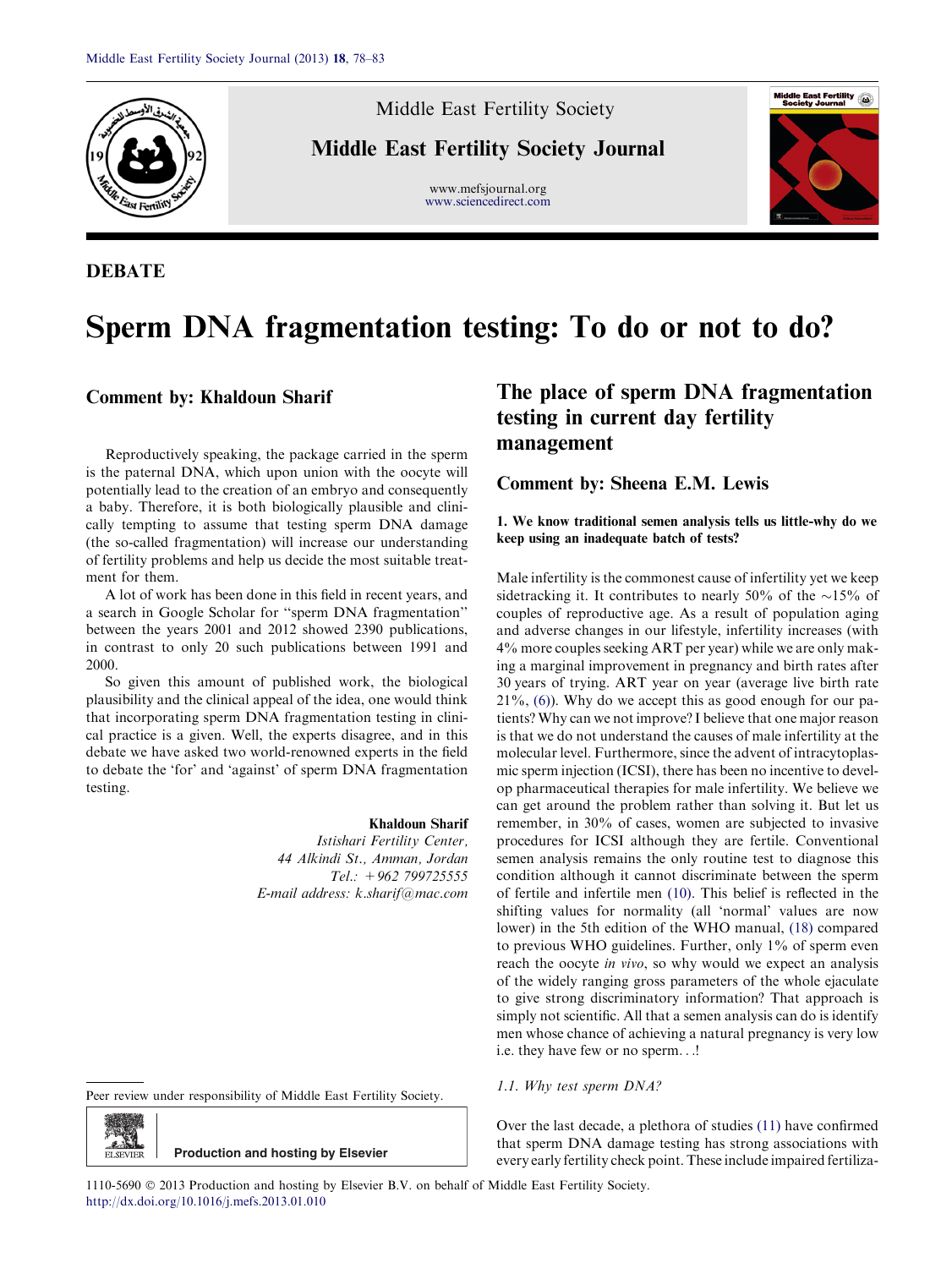tion, slow early embryo development, reduced implantation, miscarriage and, in animal studies, birth defects in the offspring. Childhood cancers have also been associated with oxidative damage to sperm DNA as a consequence of paternal smoking.

What couples would benefit from a sperm DNA test? To answer this question, we must first ask another. Why are we testing sperm DNA? The answer is so that we may guide couples with low damage to intrauterine insemination (IUI) or in vitro fertilization (IVF) and guide those couples with high DNA damage to ICSI (reasons why these sperm are successful after ICSI will be explained later). So, the only group who would not benefit from testing is that of couples with oligoastheno-terato-zoospermia as there is no treatment other than ICSI for them.

As for all other categories of couples, sperm DNA testing will provide essential information on which clinics can guide couples to bespoke treatment for their particular needs. These include couples with unexplained infertility, men with normal semen by semen analysis prior to embarking on IVF, couples who have had unsuccessful IVF and couples who have had miscarriages.

#### 1.2. What tests are currently available for sperm DNA damage?

For a sperm DNA test to be clinically useful it must have strong predictive capacity for pregnancy with little overlap between fertile and infertile samples. The four tests most often used today are the Comet assay, SCSA, the terminal transferase dUTP nick end labeling (TUNEL) assay, and the Sperm Chromatin Dispersion (SCD or Halo) test. Sperm DNA tests are all different. Just as apples are NOT oranges! Both are fruits but they are very different types of fruits. The current range of sperm DNA tests measure different aspects of DNA damage and have different sensitivities. That is why combining them in a meta- analysis [\(19\)](#page-5-0) must be viewed with a little caution.

#### 2. The Sperm chromatin structure assay

The SCSA is a fluorescence cell sorter test which measures the susceptibility of sperm DNA to denaturation after exposure to heat or acid conditions. A strength of SCSA is its ability to measure large numbers of cells rapidly. This gives it robust statistical power. It measures only single stranded fragments, and has demonstrated repeatedly strong associations between native, although not DGC, sperm and ART outcomes. In terms of sensitivity, it can detect sperm DNA damage in  $\sim$ 20% of unexplained couples. However, the SCSA test has been tried and tested over many years and has a standardized protocol for all users. This has reduced inter-laboratory variation and allowed comparison of studies from different groups globally. The clinical threshold is a DNA fragmentation index (DFI) of 30%- that means 30% of the sperm have damage (with quantification into moderate or high damage) and 70% have no detectable damage. Couples with >30% damage are more likely to have success with ICSI than IVF.

#### 3. The TUNEL assay

The TUNEL assay detects 'nicks' (free ends of DNA) by incorporating fluorescently stained nucleotides. This allows the detection of single and double stranded damage. The cells can be assessed either microscopically or by flow cytometric (FCM) analysis. A disadvantage of the assay is its many protocols, which makes comparison between laboratories almost impossible and explains its many clinical thresholds. Recently, Aitken's group (2011) [\(14\)](#page-4-0) has improved the TUNEL assay by including a preliminary step of DDT to relax the whole chromatin structure and allow access to all 'nicks'. They have also added a viability stain so that DNA damage is measured only in live sperm. This has eliminated a previous inaccuracy of measuring damage (often at high levels) in dead cells. The TUNEL has major potential but robust clinical thresholds have yet to be established.

#### 4. The sperm chromatin dispersion (Halo) test

The Halo test is a 'cheap and convenient' kit form of sperm DNA testing. It is a simple and inexpensive assay, available in fertility labs for in house use. Unlike all the other tests, it measures the absence of damage rather than the damaged DNA in sperm. One limitation of the assay is that its low-density nucleoids are relatively faint, with less contrasting images. To date, correlations have been observed between DNA and other sperm parameters, although few correlations between sperm DNA damage and ART outcomes have been established with the Halo test, even in large studies.

#### 5. The Comet assay

The comet assay is a second generation sperm DNA test. Unlike the other three tests, it quantifies the actual amount of DNA damage per sperm. As the mass of DNA fragments stream out from the head of unbroken DNA, they resemble a 'heavenly comet' tail, hence the name of the assay. One major advantage of this assay is that it uses only 5000 sperm, so is suitable for the assessment of small samples left over from clinical use, or for samples where only a few sperm are available. The Comet assay can measure both single and double strand breaks, and with an additional step can measure even altered bases. This is useful, because we do not yet know which types of DNA damage are most deleterious to male fertility. The Comet is sensitive, repeatable and capable of detecting damage in every sperm (even those of fertile donors). Since 2010, clinical thresholds for the diagnosis of male infertility and the prediction of successful IVF have been established.

#### 5.1. Unexplained infertility is unexplained no more

As we all know, unexplained infertility is a very unsatisfactory diagnosis for couple and clinic alike. In our latest study we have shown that 80% of couples diagnosed with idiopathic infertility have sperm DNA damage (>25% damage per sperm). This suggests that sperm DNA damage is the cause of infertility in a substantial number of men if we compare these levels of damage we reported in sperm of donor men with proven fertility [\(15\).](#page-5-0) We also reported that 40% of these couples had such high sperm DNA damage ( $>50\%$ ) that IVF had very poor success for them. Couples with idiopathic infertility had lower live birth rates following IVF (15%) compared with couples undergoing IVF (20%) following the detection of a female problem. This finding is also reflected in disappointedly low effectiveness of the IVF treatment when measured as the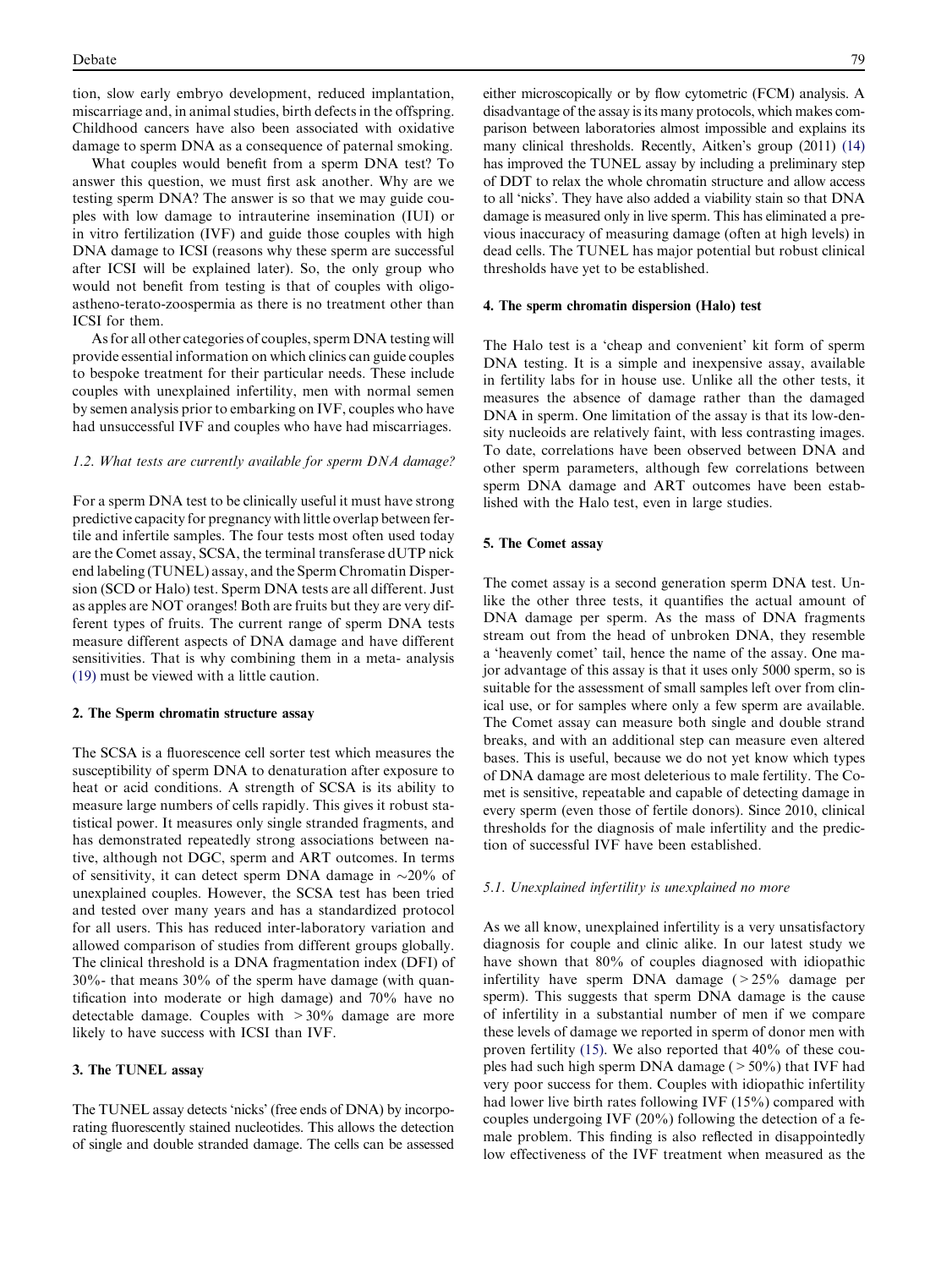cumulative incidence of live delivery after commencing IVF treatment. Previously we would have expected these couples to have high success rates since we could detect no anomalies but we now know this is a mis-diagnosis. Offering them IVF or in some cases (IUI) without DNA testing can lead to treatments with very low chances of success. From the clinic's viewpoint, using IVF for these couples is a poor choice too as it reduces their overall IVF success rates.

#### 5.2. The benefits of sperm DNA testing

For all couples having IVF, after diagnosis with a female factor, sperm DNA fragmentation also has a close inverse relationship with live birth rates. Our latest results [\(15\)](#page-5-0) were based on dividing couples into groups depending on the severity of their sperm DNA damage. Those with sperm DNA fragmentation  $(< 25\%)$ had live births of 33% following IVF treatment. In contrast, couples with sperm DNA fragmentation  $($  > 50%) had a much lower live birth rates of 13% following IVF treatment.

If we were to incorporate this new information into routine clinical care, we could direct these patients straight to ICSI treatment thus avoiding loss of valuable biological time, cost of failed cycles and heartache after repeatedly unsuccessful cycles of IVF treatment.

Further compelling reasons for testing sperm DNA come from its strong associations with miscarriage. A systematic review and meta-analysis [\(16\)](#page-5-0) of 16 cohort studies (2969 couples), 14 of which were prospective studies which examined the effect of sperm DNA damage on miscarriage rates was performed. We used the terms 'DNA damage' or 'DNA fragmentation' combined with 'miscarriage', 'abortion' or 'pregnancy' to generate a set of relevant citations. Sub-group analyses were performed by the type of DNA damage test, whether the sperm examined were prepared or raw ejaculate and IVF or ICSI treatment. The meta-analysis showed a significant increase in miscarriage in patients with high DNA damage compared with those with low DNA damage (Risk Ratio  $(RR) = 2.16$  [1.54, 3.03],  $P < 0.00001$ ).

#### 5.3. A fresh look at the 'evidence' against Sperm DNA damage testing

The meta- analyses of Zini and Sigman [\(19\)](#page-5-0) and of Collins et al. [\(5\)](#page-4-0) were the first to bring all the sperm DNA data together and highlight the substantial body of work. However, we must view their conclusions with caution due to the significant heterogeneity of different assays, different female ages, some sperm from raw semen, some from prepared sperm, different ART endpoints and different thresholds for clinical significance. The primary objective of the ESHRE position paper in 2009 was not to support or refute clinical DNA testing. It was written as an overview of the maturational vulnerabilities of sperm DNA and a mechanistic look at DNA damage and repair. The section on clinical testing was less than 10% of the content. In addition, as with the meta- analysis by Zini and Sigman [\(19\)](#page-5-0), it did not include Comet data. The objective of the 'Cochrane' review by Van Rumste et al. [\(17\)](#page-5-0) was to investigate if live birth rates were better with ICSI than IVF in couples with non male sub-fertility. The review began with ten randomized controlled trials but all but one study were excluded for design reasons. The one study as we know was from Bhattacharya et al., and published in The Lancet in 2001 [\(4\)](#page-4-0). However, the numbers of couples included in this one study are relatively small  $(n = 224$  in IVF group,  $n = 211$  in ICSI group). Even this study did not give live birth rates or miscarriage rates. The couples were identified as having non-male sub-fertility at time of study (2001) by semen parameters that are now viewed as neither predictive of diagnosis of male infertility nor useful in predicting ART outcome. As with all Cochrane reviews it concluded that further studies are needed.

The American Society of Reproductive Medicine (ASRM) [\(2\)](#page-4-0) has recently released a position paper for consultation (2013) [\(3\).](#page-4-0) In my opinion, this paper presents a negatively biased and unbalanced overview. It dismisses the findings of around 100 papers in high impact journals over the last 30 years [\(11\)](#page-4-0) as 'insufficient evidence' and turns the range of different sperm DNA tests measuring different aspects of DNA damage into a weakness rather than accepting it as the strength it is. My specific objections include the ASRM requirement of Level 1 evidence of quality from randomized controlled trials prior to clinical use. This is in stark contrast to the approach adopted to ICSI in 1995, when it became a routine publically funded fertility treatment on a global scale without any human trials at all. Further, I would direct you to the paper by [\(9\)](#page-4-0) followed by the letter by Richard Legro in Fertility and Sterility in December 2012 [\(12\)](#page-4-0) commenting on the quality of RCTs over 2006–2011 in five leading human reproduction journals and pointing out that incomplete outcome data and inadequate allocation concealment led to bias in almost 50% of them.

In terms of ASRM Level 11 requirements, the sperm DNA test designed in our lab; the SpermComet; conforms to all of them. These data result from studies performed on large numbers of over 500 couples. These couples were consecutive cases and were controlled for female factors. The primary endpoints were live birth rates. However, despite numerous reviews showing its serious limitations of semen analysis and evidence of the stronger repeatability, sensitivity and specificity of sperm DNA damage testing, ASRM still supports the continued use of semen analysis alone for diagnosis. Further, the level of precision that ASRM requires, can never come from one test. Fertilization is a multi-factorial process and a successful ART outcome depends on many other traits of sperm quality and function, as well as the influences of the oocyte, uterine receptivity and maternal immune system competence. Finally, the ASRM document, having begun by criticizing DNA testing as measuring different aspects of DNA damage and therefore being non-uniform, then criticized DNA testing for being non specific ' for not providing an indication of specific DNA sequences that may be affected'. As no one yet knows what aspects of DNA damage at large, nor any specific sequences that are responsible for 'male infertility', neither of these opposing criticisms are based on sound science.

#### 5.4. Reasons why sperm with poor DNA are successful in ICSI

One question that has exercised my mind much upon analyzing the data is 'Why do sperm with DNA damage not reduce success following ICSI?'

I have four hypotheses (all based on sound studies) to explain this: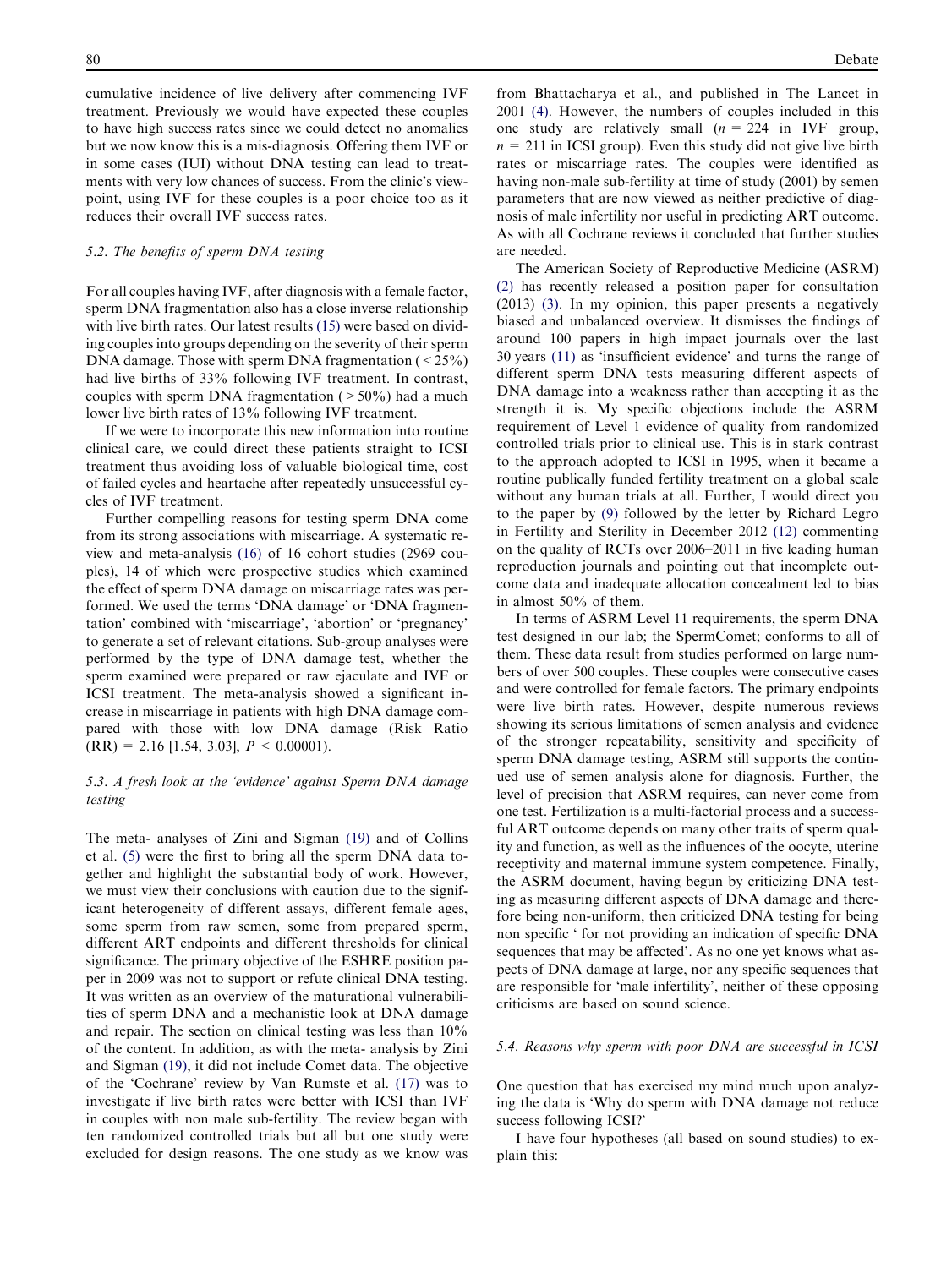<span id="page-4-0"></span>Firstly, up to 30% of women having ICSI have no detectable problems. They may be fertile and their oocytes may have more capacity to repair DNA damage even if the injected sperm is of poor quality. This is supported by the findings of Meseguer et al. (13), where high quality oocytes from donors offset the negative impact of sperm DNA damage on pregnancy. Further, the study of Devroey et al. (7), shows that significantly fewer good quality embryos were available for transfer from women more than 40 years of age compared to the younger group, reflecting better DNA repair capacity of oocytes from young women. This is relevant in that women undergoing ICSI are often younger than those undergoing IVF as their cause of infertility has been diagnosed earlier and they have not spent time undergoing failed intrauterine insemination or IVF before embarking on a cycle of ICSI. Secondly, in ICSI, the gametes are not subjected to prolonged culture so the sperm may have less damage than those exposed to culture media overnight, as in IVF procedures. The recent major study from Dumoulin et al. (8) shows that even the birth weight of IVF babies can be markedly influenced by minor differences in culture conditions. In contrast to IVF, ICSI sperm are injected into the optimal environment of the oocyte within a few hours of ejaculation. This may protect them from laboratory induced damage. Thirdly, much sperm DNA damage is caused by oxidative stress (1) and so these sperm are producing reactive oxygen species. If they are used in IVF, the oocyte may be exposed to oxidative assault during the overnight incubation from these  $\sim 0.5$  million sperm. In ICSI, the oocyte is protected from this attack and can use its energies to repair the damage in the sperm immediately following fertilization. Finally, there is now evidence that embryos created from sperm with high DNA damage are associated with early pregnancy loss (reviewed by Robinson et al. [\(16\)](#page-5-0) so ICSI success rates are sometimes affected adversely by sperm DNA damage, but at a later stage.

#### 5.5. Limitations of sperm DNA testing

The major limitation of testing for sperm DNA damage is that the assay renders the tested sperm unsuitable for clinical purpose. In an effort to overcome this problem, a number of non-invasive tests have been developed and their correlation with DNA damage assessed. These novel test include Birefringence, Intracytoplasmic morphologically selected sperm injection (IMSI) and Hyaluronic acid-selection of sperm for ICSI. If these tests can help embryologists choose sperm with low DNA damage for ART, a major step forward in sperm selection will be achieved, but presently this is not the case.

#### 5.6. Why wait? The benefits for clinics and couples

Couples will avoid the loss of valuable biological time, the cost of failed cycles and the heartache of repeatedly unsuccessful cycles of IVF treatment. Unexplained couples will get a diagnosis and thus directs to the best treatment for them. Happier, better informed couples will spread the word of their clinic's success.

Clinics will have improved IVF success rates, a scientific rationale for using ICSI and additional revenue from appropriate male fertility testing. Their greater success rates will help them retain their patient bases (with couples attending for their next child!).

Alas, although some of these novel biomarkers (particularly sperm DNA testing) have increasingly robust data to support them, there is still a reluctance to incorporate them into routine clinical care. While this inertia continues and our traditional tests prevail, it seems unlikely that success rates in the treatment of male infertility will improve and success rates will be doomed to mediocrity.

#### References

- (1) Aitken RJ, De Iuliis GN. Origins and consequences of DNA damage in male germ cells. Reprod Biomed Online 2007;14(6):727–33.
- (2) American Society for Reproductive Medicine. Intracytoplasmic sperm injection (ICSI) for non- male factor infertility- a committee opinion. Fertil Steril 2012;98:0015–282.
- (3) American Society for Reproductive Medicine. The Clinical Utility of Sperm DNA testing-a guideline, under consultation. 2013.
- (4) Bhattacharya S, Hamilton MP, Shaaban M, Khalaf Y, Seddler M, Ghobara T, Braude P, Kennedy R, Rutherford A, Hartshorne G, Templeton A. Conventional in-vitro fertilisation versus intracytoplasmic sperm injection for the treatment of nonmalefactor infertility: a randomised controlled trial. Lancet 2001;357:2075–9.
- (5) Collins JA, Barnhart KT, Schlegel PN. Do sperm DNA integrity tests predict pregnancy with in vitro fertilization? Fertil Steril 2008;89(4):823–31.
- (6) De Mouzon J, Goossens V, Bhattacharya S, Castilla JA, Ferraretti AP, Korsak V, Kupka M, Nygren KG, Nyboe Andersen A. Consortium the European IVF-monitoring (EIM). Assisted reproductive technology in Europe, 2006: results generated from European registers by ESHRE. Hum Reprod 2006;25:1851–62.
- (7) Devroey P, Godoy H, Smitz J, Camus M, Tournaye H, Derde MP, VanSteirteghem A. Female age predicts embryonic implantation after ICSI: A case-controlled study. Hum Reprod 1996;1(6):1324–7.
- (8) Dumoulin JC, Land JA, Van Montfoort AP, Nelissen EC, Coonen E, Derhaag JG, Schreurs IL, Dunselman GA, Kester, Geraedts JP, Evers JL. Effect of in vitro culture of human embryos on birthweight of newborns. Hum Reprod 2010;25:605–12.
- (9) Glujovsky Demián; Bárbara Riestra, Andrea Coscia, Carolina Boggino, et al. Assessment of research quality in major infertility journals. Fertil Steril 2012;98(6):1539–43.
- (10) National Cooperative Reproductive Medicine Network Guzick DS, Overstreet JW, Factor-Litvak P, Brazil CK, Nakajima ST, Coutifaris C, Carson SA, Cisneros P, Steinkampf MP, Hill JA, Xu D, Vogel DL. Sperm morphology, motility, and concentration in fertile and infertile men. N Engl J Med 2001;345(19):1388–93.
- (11) Lewis Sheena EM, John Aitken R, Sarah J Conner, Geoffry De Iuliis, Donald P Evenson, Ralph Henkel, Aleksander Giwercman, Parviz Gharagozloo. The impact of sperm DNA damage in assisted conception and beyond: Recent advances in diagnosis and treatment. Reprod Biomed 2013 [accepted for publication].
- (12) Legro RS. Quovadis randomized controlled trials in infertility? Fertil Steril 2012;98:1350.
- (13) Meseguer M, Santiso R, Garrido N, Garcıa-Herrero S, Remohı J, Fernandez JL. Effect of sperm DNA fragmentation on pregnancy outcome depends on oocyte quality. Fertil Steril 2011;95:124–8.
- (14) Mitchell LA, De Iuliis GN, Aitken RJ. The TUNEL assay consistently underestimates DNA damage in human spermatozoa and is influenced by DNA compaction and cell vitality: development of an improved methodology. Int J Androl 2011;34:2–13.